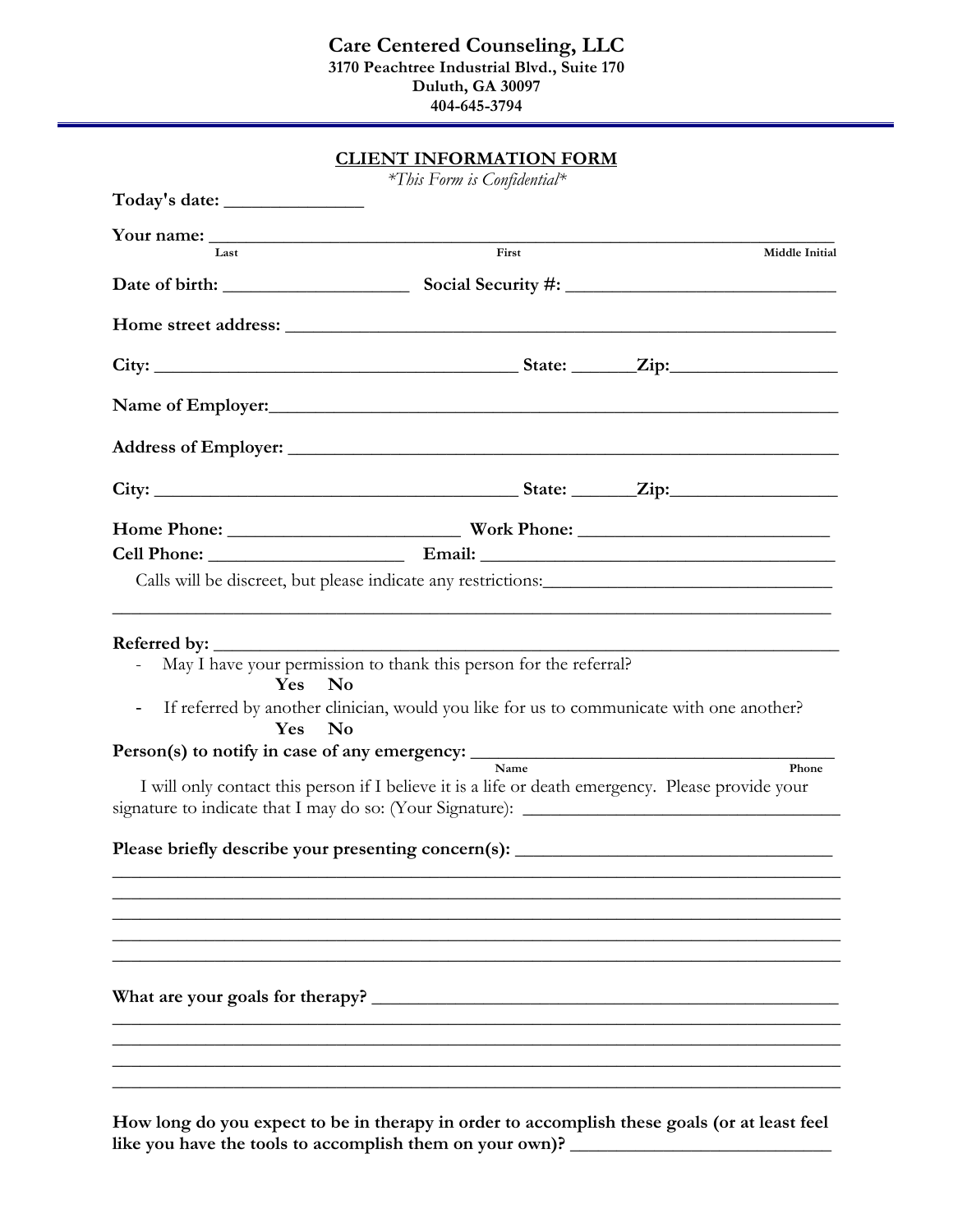# *\*The following information on this form will help guide your treatment. Please try to fill out as much as you are comfortable disclosing.\**

## **MEDICAL HISTORY:**

Please explain any significant medical problems, symptoms, or illnesses: \_\_\_\_\_\_\_\_\_\_\_\_\_\_\_\_\_\_\_\_\_\_

| <b>Current Medications:</b><br>Name of Medication                                                                                                     | Dosage                        | Purpose                                               | Name of Prescribing Doctor                                                                           |  |  |
|-------------------------------------------------------------------------------------------------------------------------------------------------------|-------------------------------|-------------------------------------------------------|------------------------------------------------------------------------------------------------------|--|--|
|                                                                                                                                                       |                               |                                                       |                                                                                                      |  |  |
|                                                                                                                                                       |                               |                                                       |                                                                                                      |  |  |
|                                                                                                                                                       |                               |                                                       |                                                                                                      |  |  |
|                                                                                                                                                       |                               |                                                       |                                                                                                      |  |  |
| Do you smoke or use tobacco? YES                                                                                                                      | NO <sub>1</sub>               |                                                       |                                                                                                      |  |  |
| Do you consume caffeine? YES                                                                                                                          | NO <sub>1</sub>               |                                                       |                                                                                                      |  |  |
| Do you drink alcohol?                                                                                                                                 | <b>YES</b><br>NO <sub>1</sub> |                                                       | If YES, how much per day/week/month/year?                                                            |  |  |
| Do you use any non-prescription drugs? YES NO                                                                                                         |                               |                                                       |                                                                                                      |  |  |
| If YES, what kinds and how often?                                                                                                                     |                               |                                                       |                                                                                                      |  |  |
|                                                                                                                                                       |                               |                                                       | Have any of your friends or family members voiced concern about your substance use? YES NO           |  |  |
| Have you ever been in trouble or in risky situations because of your substance use?                                                                   |                               |                                                       | YES NO                                                                                               |  |  |
|                                                                                                                                                       |                               |                                                       | Previous medical hospitalizations (Approximate dates and reasons): _________________________________ |  |  |
|                                                                                                                                                       |                               |                                                       |                                                                                                      |  |  |
|                                                                                                                                                       |                               |                                                       | Previous psychiatric hospitalizations (Approximate dates and reasons):                               |  |  |
|                                                                                                                                                       |                               |                                                       |                                                                                                      |  |  |
|                                                                                                                                                       |                               |                                                       |                                                                                                      |  |  |
|                                                                                                                                                       |                               |                                                       | Have you ever talked with a psychiatrist, psychologist, or other mental health professional? YES NO  |  |  |
|                                                                                                                                                       |                               |                                                       |                                                                                                      |  |  |
|                                                                                                                                                       |                               |                                                       |                                                                                                      |  |  |
|                                                                                                                                                       |                               | Weight (if applicable) ______________ Age____________ | Gender                                                                                               |  |  |
|                                                                                                                                                       |                               |                                                       | Sexual & Gender Identity: __ Heterosexual __Lesbian __Gay __Bisexual __Transgender                   |  |  |
| Racial/Ethnic Identity:                                                                                                                               |                               |                                                       | _African/African-American/Black _ Latino/Latino-American _ Bi-Racial/Multi-Racial                    |  |  |
| _American Indian/Alaska Native ___ Middle Eastern/Middle Eastern-American<br>_Asian/Asian-American/Asian Pacific Islander ____White/European-American |                               |                                                       | Not listed                                                                                           |  |  |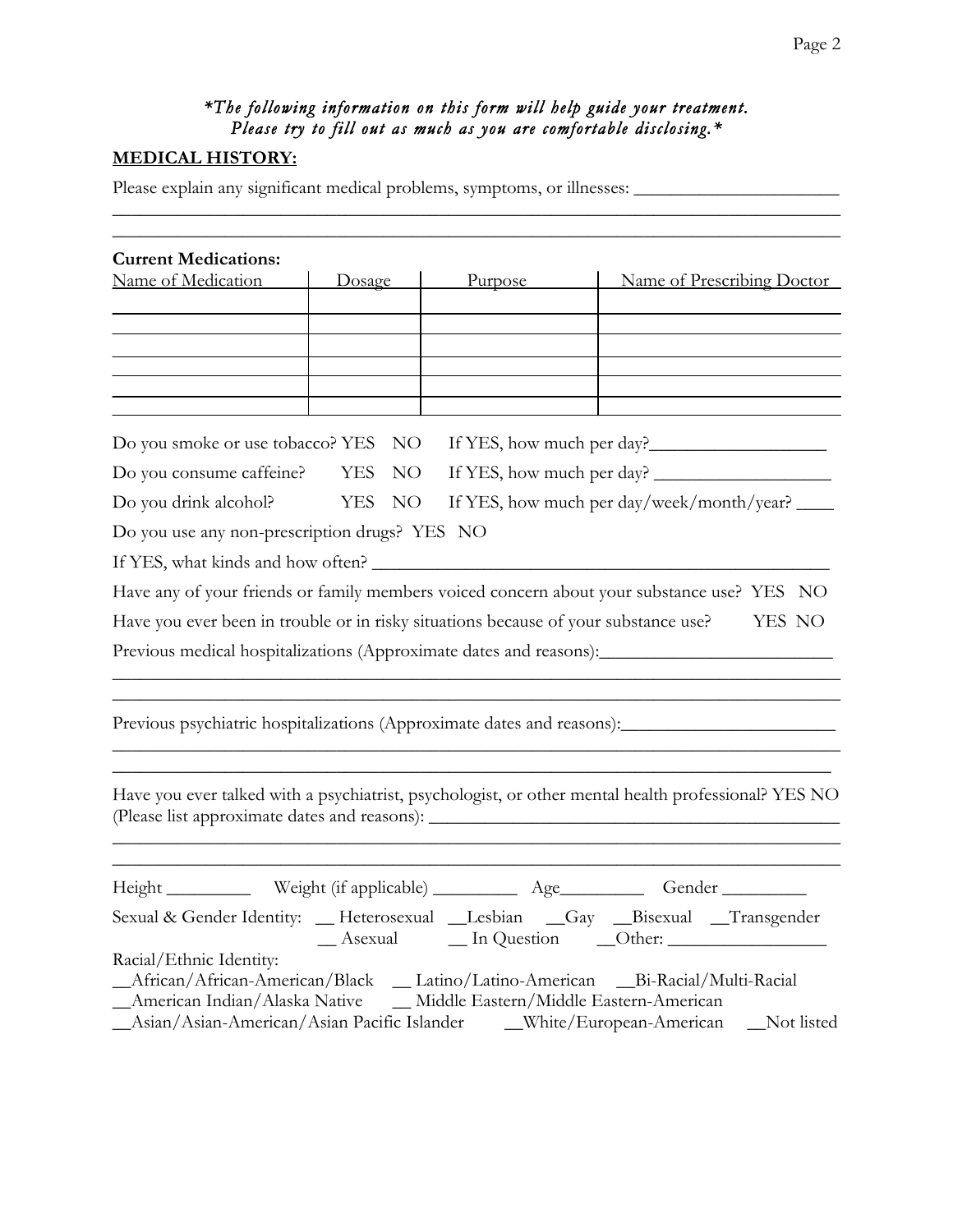### **FAMILY:**

How would you describe your relationship with your mother?\_\_\_\_\_\_\_\_\_\_\_\_\_\_\_\_\_\_\_\_\_\_\_

How would you describe your relationship with your father?\_\_\_\_\_\_\_\_\_\_\_\_\_\_\_\_\_\_\_\_\_\_\_\_\_\_\_\_\_\_\_

Are your parents still married?\_\_\_\_\_\_\_\_\_\_\_\_\_\_ If they divorced, how old were you when they separated or divorced, and how did this impact you? \_\_\_\_\_\_\_\_\_\_\_\_\_\_\_\_\_\_\_\_\_\_\_\_\_\_\_\_\_

\_\_\_\_\_\_\_\_\_\_\_\_\_\_\_\_\_\_\_\_\_\_\_\_\_\_\_\_\_\_\_\_\_\_\_\_\_\_\_\_\_\_\_\_\_\_\_\_\_\_\_\_\_\_\_\_\_\_\_\_\_\_\_\_\_\_\_\_\_\_\_\_\_\_\_\_\_\_

Were there any other primary care givers who you had a significant relationship with? If so, please describe how this person may have impacted your life: \_\_\_\_\_\_\_\_\_\_\_\_\_\_\_\_\_\_\_\_\_\_\_\_\_\_\_

 $\frac{1}{2}$  ,  $\frac{1}{2}$  ,  $\frac{1}{2}$  ,  $\frac{1}{2}$  ,  $\frac{1}{2}$  ,  $\frac{1}{2}$  ,  $\frac{1}{2}$  ,  $\frac{1}{2}$  ,  $\frac{1}{2}$  ,  $\frac{1}{2}$  ,  $\frac{1}{2}$  ,  $\frac{1}{2}$  ,  $\frac{1}{2}$  ,  $\frac{1}{2}$  ,  $\frac{1}{2}$  ,  $\frac{1}{2}$  ,  $\frac{1}{2}$  ,  $\frac{1}{2}$  ,  $\frac{1$ 

\_\_\_\_\_\_\_\_\_\_\_\_\_\_\_\_\_\_\_\_\_\_\_\_\_\_\_\_\_\_\_\_\_\_\_\_\_\_\_\_\_\_\_\_\_\_\_\_\_\_\_\_\_\_\_\_\_\_\_\_\_\_\_\_\_\_\_\_\_\_\_\_\_\_\_\_\_\_ \_\_\_\_\_\_\_\_\_\_\_\_\_\_\_\_\_\_\_\_\_\_\_\_\_\_\_\_\_\_\_\_\_\_\_\_\_\_\_\_\_\_\_\_\_\_\_\_\_\_\_\_\_\_\_\_\_\_\_\_\_\_\_\_\_\_\_\_\_\_\_\_\_\_\_\_\_\_

How many sisters do you have? \_\_\_\_\_\_\_\_ Ages/Names? \_\_\_\_\_\_\_\_\_\_\_\_\_\_\_\_\_\_\_\_\_\_\_\_\_\_\_\_\_

How many brothers do you have? \_\_\_\_\_\_\_ Ages/Names?\_\_\_\_\_\_\_\_\_\_\_\_\_\_\_\_\_\_\_\_\_\_\_\_\_\_\_\_\_\_

How would you describe your relationships with your siblings? \_\_\_\_\_\_\_\_\_\_\_\_\_\_\_\_\_\_\_\_\_\_\_\_\_\_\_\_

#### **RELATIONSHIPS & SOCIAL SUPPORT & SELF-CARE:**

| Currently in Relationship? ______ How Long? _____ Relationship Satisfaction: 1 2 3 4 5 6 7                                                                                   | <b>POOR</b><br><b>EXCELLENT</b> |
|------------------------------------------------------------------------------------------------------------------------------------------------------------------------------|---------------------------------|
| Married/Life Partnered? ______ How Long? _____ Previously Married/Life Partnered? YES NO<br>If so, length of previous marriages/committed partnerships______________________ |                                 |
| Do you have Children?_____ If YES, how many and what are their ages:________________________________                                                                         |                                 |
| Describe any problems any of your children are having:                                                                                                                       |                                 |
|                                                                                                                                                                              |                                 |
| Please briefly describe any history of abuse, neglect and/or trauma:                                                                                                         |                                 |
| Current level of satisfaction with your friends and social support: 1 2 3 4 5 6 7<br>Please briefly describe your coping mechanisms and self-care:                           | <b>POOR</b><br><b>EXCELLENT</b> |
|                                                                                                                                                                              |                                 |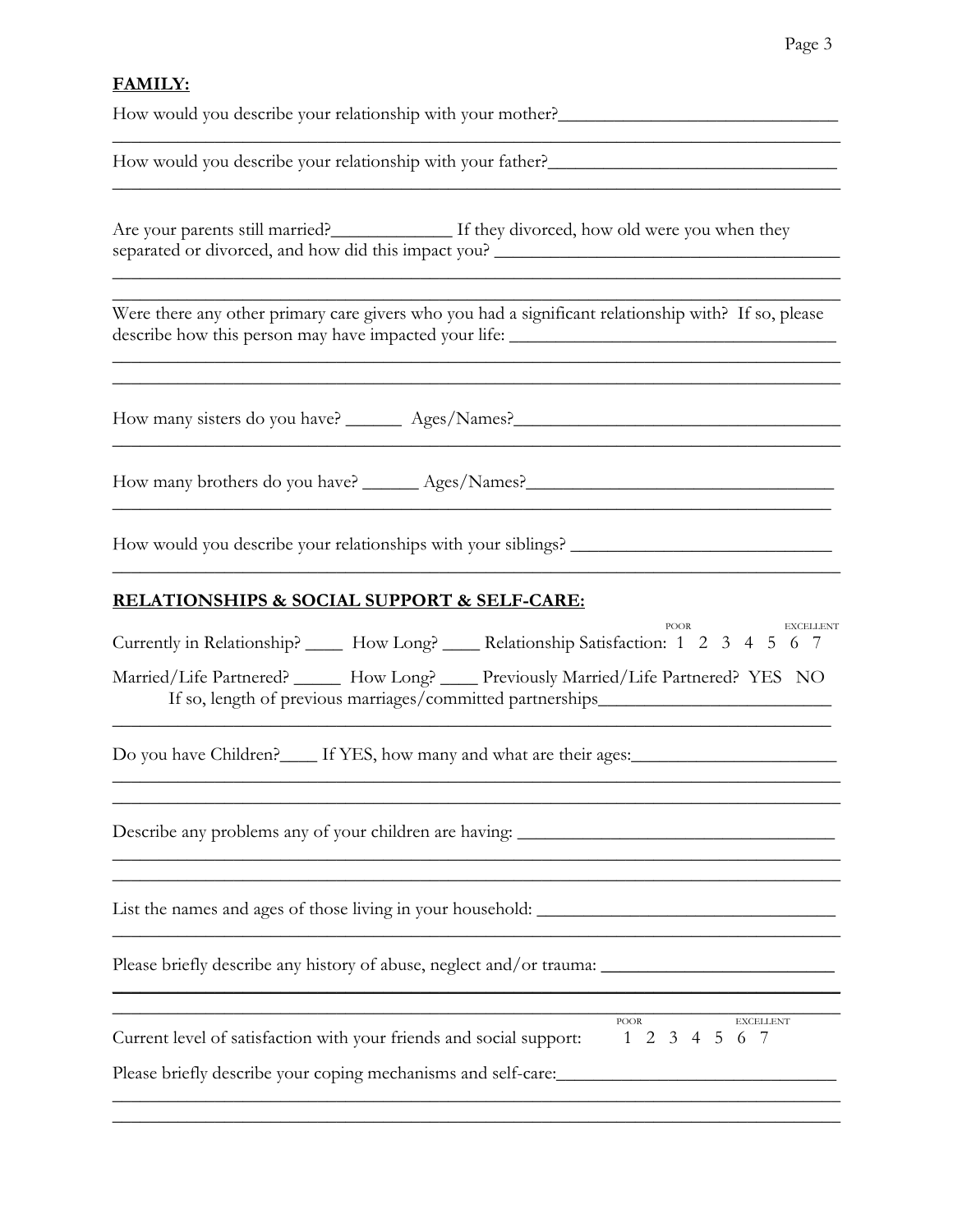| Is spirituality important in your life and if so please explain:                 |  |  |  |  |  |  |  |  |  |  |
|----------------------------------------------------------------------------------|--|--|--|--|--|--|--|--|--|--|
| Briefly describe your diet and exercise patterns:                                |  |  |  |  |  |  |  |  |  |  |
| <b>EDUCATION &amp; CAREER</b>                                                    |  |  |  |  |  |  |  |  |  |  |
| High School/GED__College Degree__Graduate Degree(or Higher)__Vocational Degree__ |  |  |  |  |  |  |  |  |  |  |
| What is your current employment?                                                 |  |  |  |  |  |  |  |  |  |  |
| POOR<br><b>EXCELLENT</b><br>Employment Satisfaction: 1 2 3 4 5 6 7               |  |  |  |  |  |  |  |  |  |  |
| Any past career positions that you feel are relevant?                            |  |  |  |  |  |  |  |  |  |  |
| What do you think are your strengths?                                            |  |  |  |  |  |  |  |  |  |  |
|                                                                                  |  |  |  |  |  |  |  |  |  |  |

Page 4